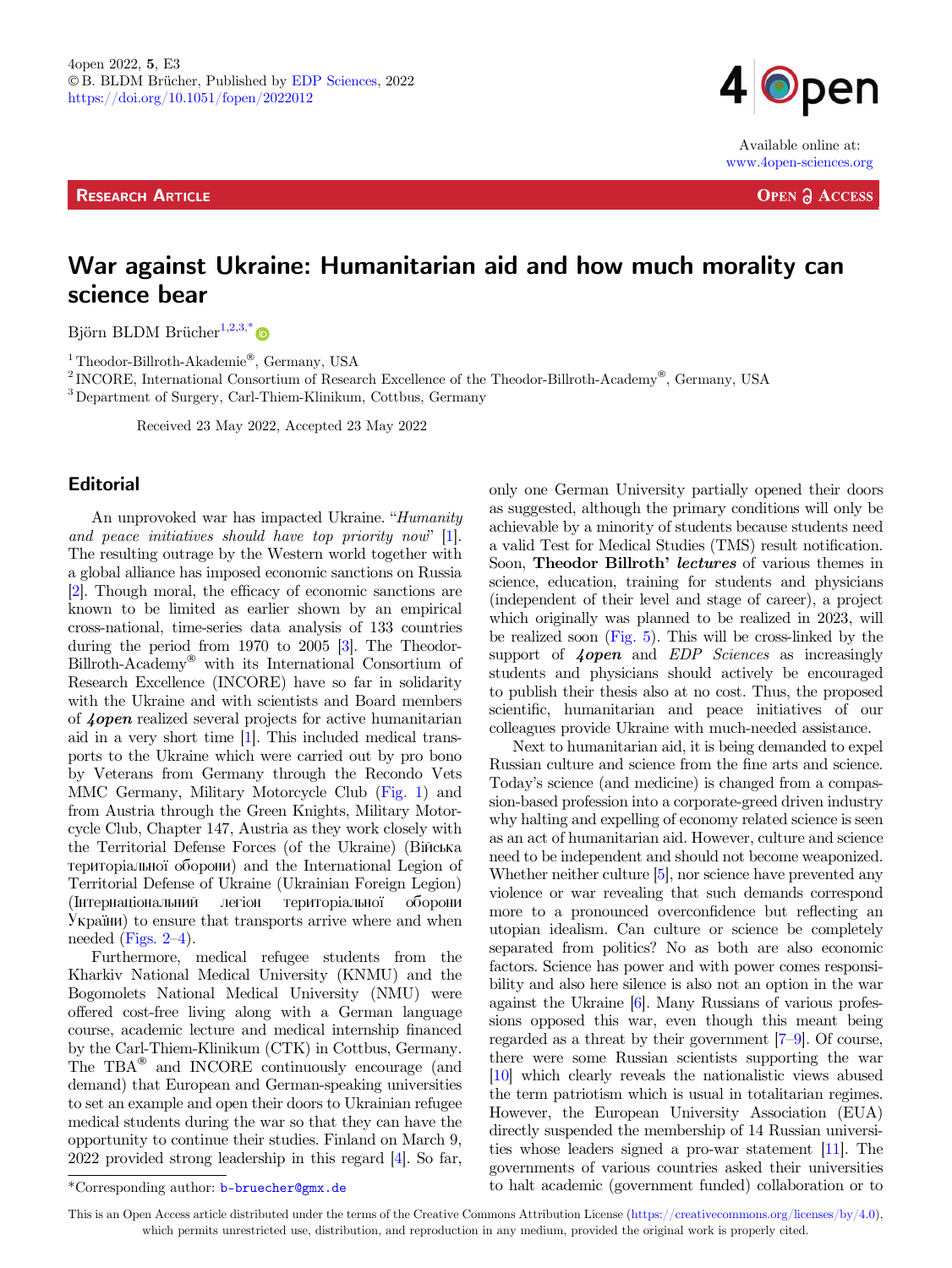<span id="page-1-0"></span>

Figure 1. Ralf Bartzsch, German Veterans, Recondo Vets MMC, Military Motorcycle Club (MMC), Germany at the Interim storage of Ukraine aid goods to the International Legion of Territorial Defense of Ukraine (Ukrainian Foreign Legion) (Інтернаціональний легіон територіальної оборони України). Ralf Bartzsch gave permission that this picture is published.

cut ties with Russia in Germany [\[12](#page-4-0)], Denmark [[13](#page-4-0)], The Netherlands [[14](#page-4-0)], United Kingdom [\[15,](#page-4-0) [16](#page-4-0)]. The German-Turkish journalist, publicist and former President of the Poets, Essayists, Novelists (PEN) Center, Deniz Yücel, who was imprisoned under Recep Tayyip Erdoğan, made a wise statement "The enemy's name is Putin, not Pushkin" [\[17\]](#page-4-0). Only few journals banned Russian scientific submissions [\[18](#page-4-0)] and followed others appeal [\[19\]](#page-4-0) although this can "divide the global research community and restrict the exchange of scholarly knowledge"  $[20]$ . The decision of an Editor of Journal of Molecular Structure, Elsevier, was brought public ([\[21](#page-4-0)] reviewed in [[22](#page-4-0)]). Later this was put into a grey perspective, as Rui Fausto, the Editor-in-Chief<br>of Journal of Molecular Structure, stated "I shall stress that of Journal of Molecular Structure, stated "I shall stress that there are not here any political judgment...." [\[23\]](#page-4-0). This was a political statement in the attempt to wriggle out of a sticky situation.

However, moral perspectives are influenced by emotions which are a part of being human. A Ukrainian colleague explained to me his perspective why any kind of science from Russia should be expelled [personal communication]. By personal morality I understood this view. On the one hand site, the world should refrain from pointing the index finger at Ukrainians what they have to do or not to do.



Figure 2. Maksymenko Bohdan and Igor Volkov from Bogomolets National Medical University (NMU) Kyiv, Ukraine with the received osteosynthesis material. From left to right: Maksymenko Bohdan, resident, and Igor Volkov, Chairman, Oncology Orthopedic Department, National Cancer Institute, Kyiv, Ukraine. Both physicians gave permission that this picture is published.

The Ukraine fight for their existence, experience the dropping of bombs on their heads, women and children who are killed and raped, and many other war crimes. In such a condition no differentiated view should be expected or demanded, as they fight for their survival. This means that anyone who is directly verbally targeted by Ukraine should not be personally offended. Otherwise I asked myself, is the demand by Ukraine to stigmatize one profession from one country justified? Economic sanctions on an aggressor should not be automatically taken as a kind of blueprint to stretch out how much morality science can bear by trying to ban a complete science species from one country. Science needs to stay above the fray and be independent from politics. It may even be seen that a blanket exclusion of others by the mainstream may later lead to a kind of fascism. Thus scientists can recognize how important their socio-cultural effects can be even as nonsensical mainstream views may create unpleasant effects for societies and science in general at the level of the individual. It is not the duty of science to adhere to an established conformity and the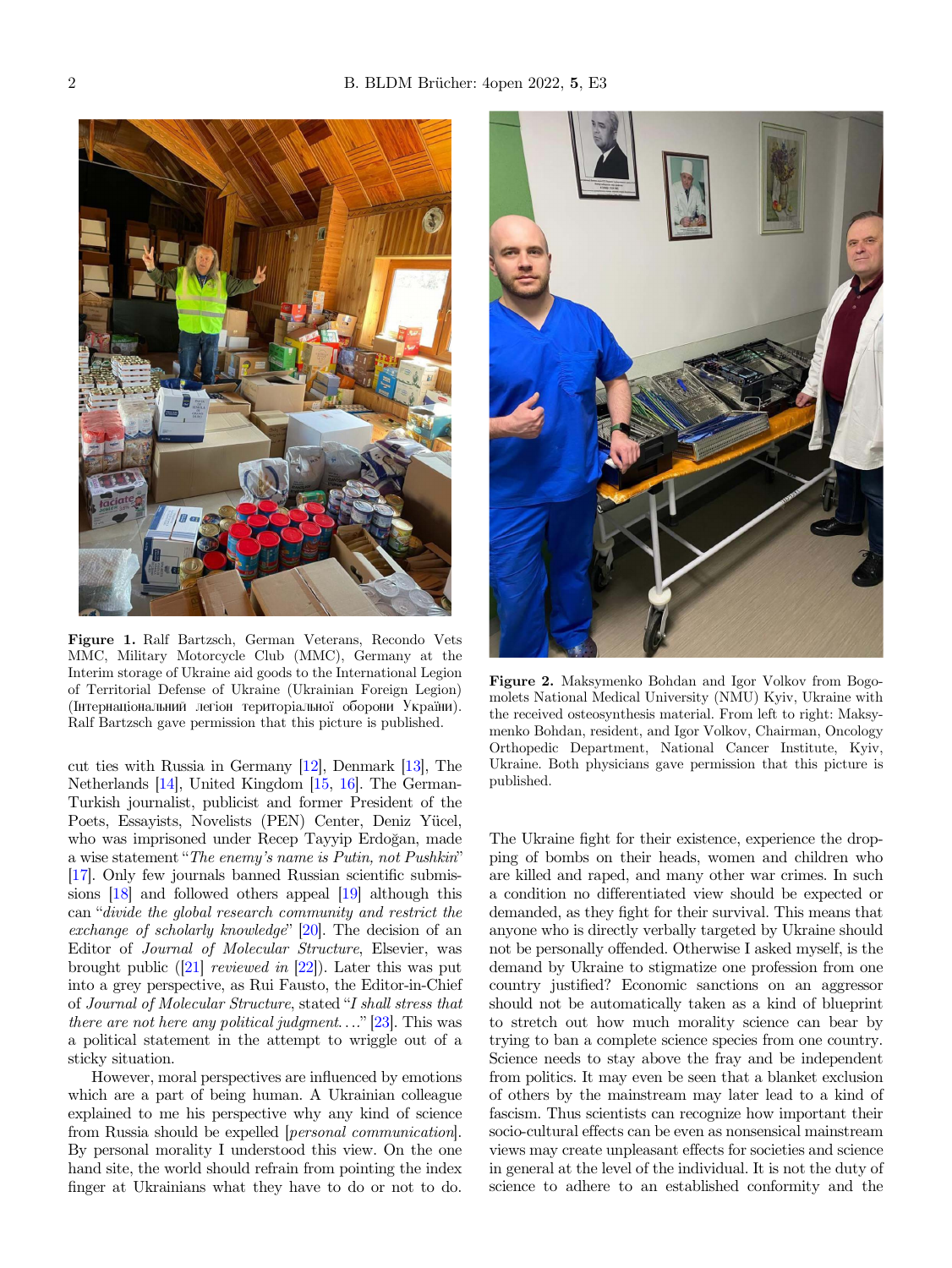<span id="page-2-0"></span>

Figure 3. Handing over the medical equipment in Kharkiv, Ukraine. In the middle sitting Professor Dr. Igor A. Kryvoruchko, Kharkiv National Medical University, Kharkiv, Ukraine. From left to right: Vladimir S. Poltavets, Head Economic Service, Ivan G. Fursov, resident, Oleg V. Volchenko, resident, Professor Dr. Igor Kryvoruchko, Head of Department of Surgery, and Rostyslav M. Smachylo, Head of the Department of the Liver and Pancreas Surgery, Institute of General and Emergency Surgery, each Kharkiv University. In accordance to personal communication with Professor Dr. Igor A. Kryvoruchko, Kharkiv National Medical University, Kharkiv, Ukraine, each individual at the picture gave permission, that the picture is published.



Figure 4. Handing over chemotherapy at Bogomolets National Medical University (NMU) Kyiv, Ukraine by Austrian Veterans. From left to right: Professor Dr. Anatolii Shudrak, Deputy Chief Physician of National Cancer Institute, and Professor Dr. Andriy Beznosenko, Director National Cancer Institute, and Max Pollak, Veterans, Green Knights MMC, Chapter 147, Austria. Each individual at the picture gave permission, that the picture is published.

Editor's primary job is to address science and scientifi<sup>c</sup> issues which explain why a nuanced view is needed and why stigmatizing of one country's scientific community is

not justified. Next to necessary humanitarian support and to resist any kind of cancel culture, science needs to stand above things, as well as above from governments or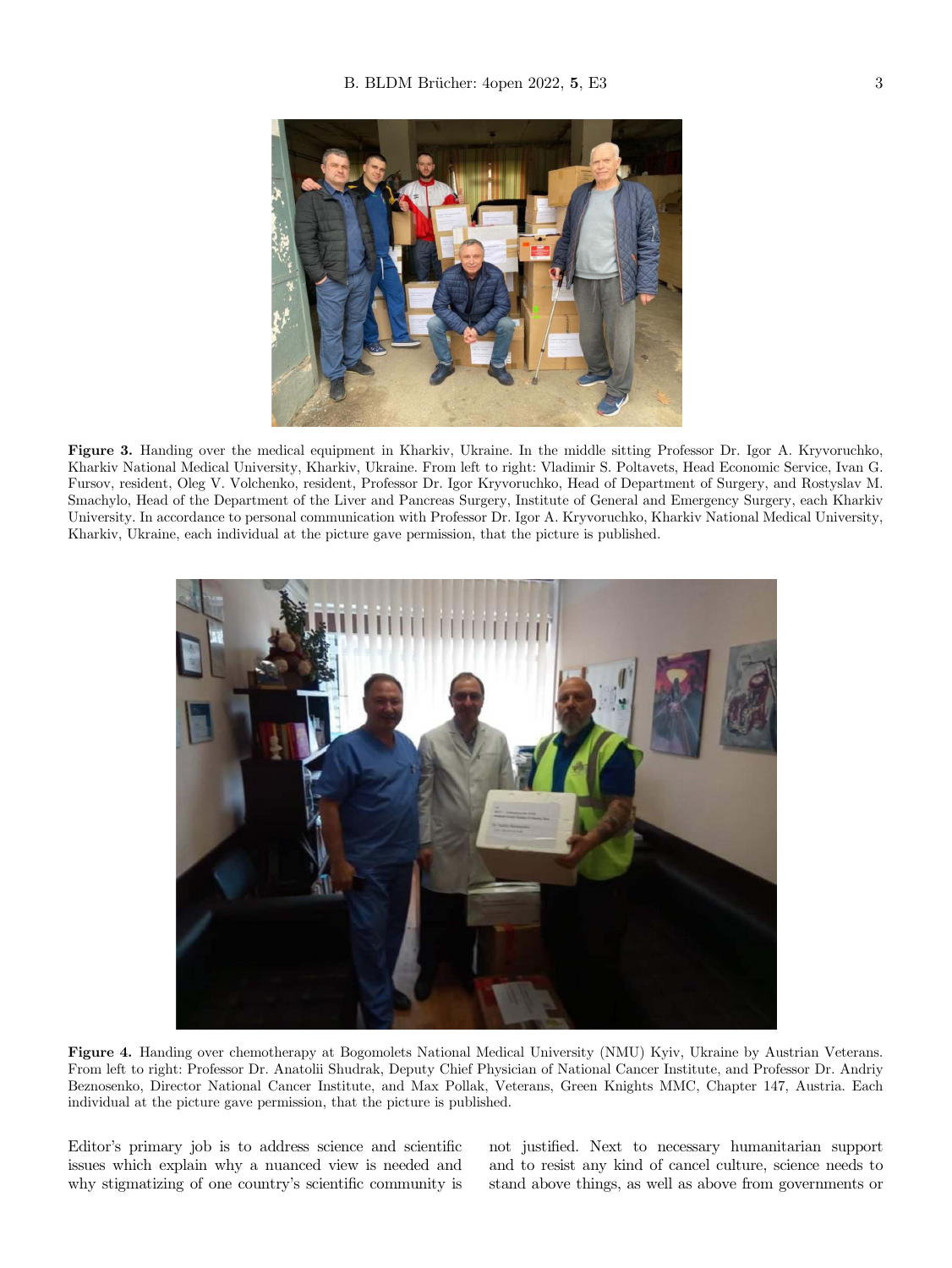# <span id="page-3-0"></span>Theodor BILLROTH' lectures



coming soon

Figure 5. Theodor BILLROTH's lectures, which will be cost-free for students and residents and which will arrive soon.

institutions. This means that science should not stigmatize in regard to origin, citizenship, gender, religion or color and many aspects are of importance in this regard.

We at the 4open Life Sciences – Medicine Editorial Board care primarily about science, and distance ourselves from war, and support humanitarian initiatives [1], but reject any attempt at alienating anyone (government or policies) and/or global citizens or scientists of a country, as well as any kind of racism and/or anti-Semitism and/ or prejudices based on ethnic, religion, language, politics, gender, sex or age and therefore reject the wholesale stigmatizing of one profession from one country. Editors should not abuse their authority to play on the political stage.

If politics successfully coopts science, then science would be lost.

#### Nomenclature of abbreviations

| <b>CTK</b>        | Carl-Thiem-Klinikum, Cottbus, Germany;  |
|-------------------|-----------------------------------------|
| EUA               | European University Association;        |
| <b>INCORE</b>     | International Consortium of Research    |
|                   | Excellence of the TBA®;                 |
| <b>KNMU</b>       | Kharkiv National Medical University;    |
| NMU               | Bogomolets National Medical University; |
| PEN               | Poets, Essayists, Novelists;            |
| $TBA^{\circledR}$ | Theodor-Billroth-Academy;               |
| TMS               | Test for Medical Studies.               |
|                   |                                         |

# Acknowledgments

The author greatly acknowledges the valuable discussions and exchange with Igor A. Kryvoruchko, Kharkiv National Medical University, Kharkiv, Ukraine, Andriy Beznosenko, National Cancer Institute, Kyiv, Ukraine, and Igor Myrok, Department of Adult Cardiac Surgery, Heart Institute, Kyiv, Ukraine. Furthermore I express my sincere gratitude the intense exchange and the valuable manuscript edits and review of Ijaz S. Jamall, Deputy Editor-in-Chief 4open and Jose Florencio F.

Lapeña Jr., Senior Editorial Member as well as with the 4open's Senior Editorial member's Marjan Slak Rupnik, Ray Perkins, Georgios Anogianakis, and Jochen Salber and Agnès Henri, Managing Director, EDP Sciences.

# Conflict of interest

Björn LDM Brücher is Editor-in-Chief in Life Sciences-Medicine of 4open by EDP Sciences. The author alone is responsible for the content and writing of the manuscript. The opinions or assertions contained herein are the private ones of the author and are not to be construed as official or reflecting the views of the Publisher or the employers.

#### Ethics

This article and its content are not sponsored.

#### References

- 1. Brücher BLDM, Brembs B, Bartsch D, Przygodzki R, Gosselin RD, Rupnik MS, Calu V, Birkenmaier HO, Schmidt A, Elias N, Stein HJ, Restrepo C, Pliquett RU, Petersen B, Spychalla A, Nguyen DH, Santos LL, Szold A, Tez M, Roviello F, Macri P, Loroch V, Scherer MA, Pasche B, Polom K, Wesarg S, Matevossian E, Zilberstein B, Kryvoruchko IA, da Costa JMC, Nigri G, Weissig V, Ralon S, Kermansaravi M, Oleas R, Seno M, Baum M, Voskuil J, Mintz Y, Rödiger S, Schueler G, Kühn H, Delrio P, Wallner G, Rivkind A, Nieminen P, Armstrong DG, Schlegel MP, Daumer M, Ööpik V, Araujo RJC Jr, Lapeña JFF Jr, Perkins R, Anogianakis G, Salber J, Tenne R, Jamall IS (2022), Initiative on  $\#4$ open ScienceStandsForUkraine scientists and students. 4open. Website: [https://www.4open-sciences.org/images/humanity/](https://www.4open-sciences.org/images/humanity/Initiative-on-4openScienceStandsForUkraine-scientists-and-students.pdf) [Initiative-on-4openScienceStandsForUkraine-scientists-and](https://www.4open-sciences.org/images/humanity/Initiative-on-4openScienceStandsForUkraine-scientists-and-students.pdf)[students.pdf.](https://www.4open-sciences.org/images/humanity/Initiative-on-4openScienceStandsForUkraine-scientists-and-students.pdf) Video: [https://lnkd.in/dwPzPVdJ.](https://lnkd.in/dwPzPVdJ)
- 2. Stone R (2022), Western nations cut ties with Russian science, even as some projects try to remain neutral. Science Mar 8, 2022. <https://doi.org/10.1126/science.adb1928>.